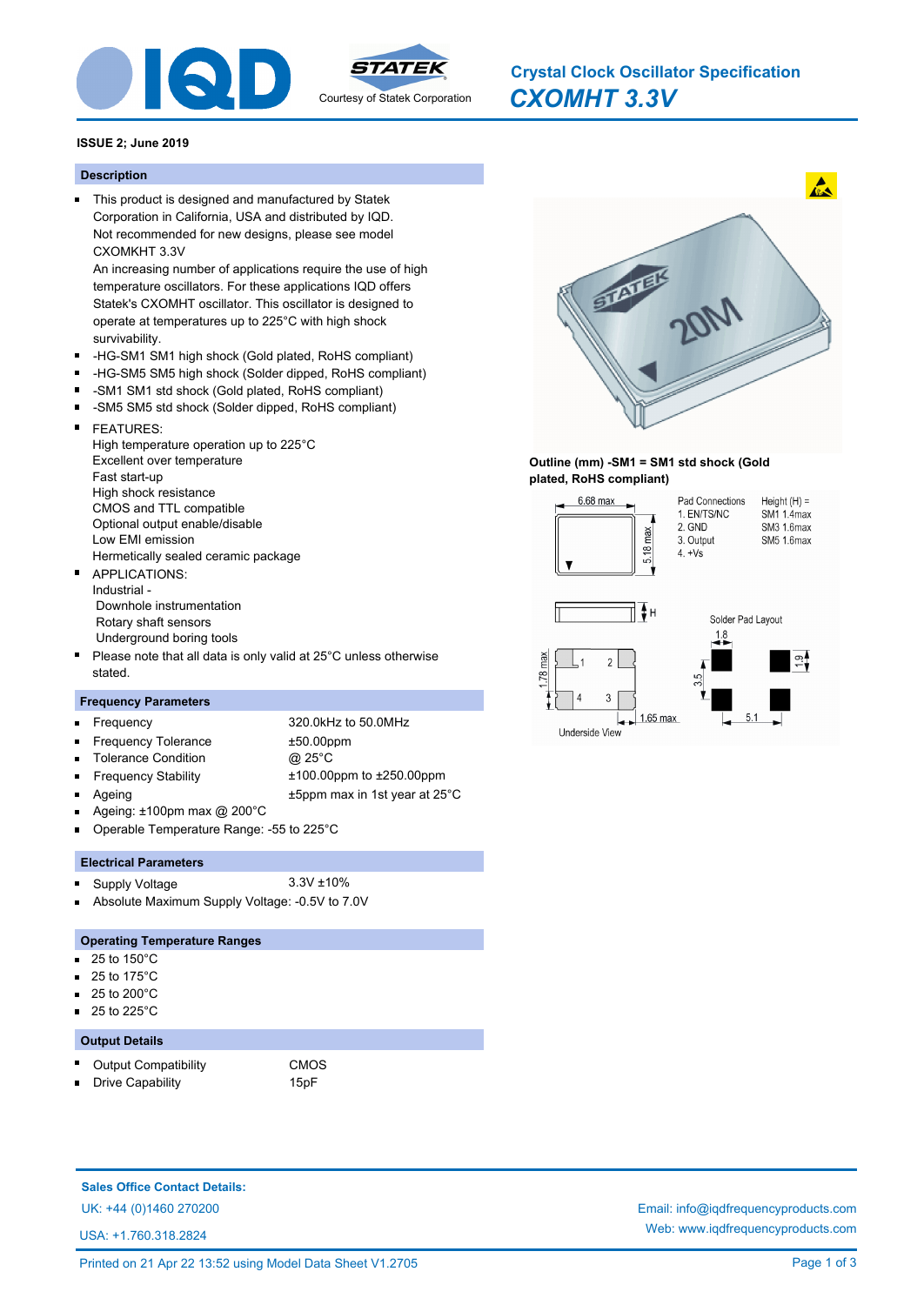

*CXOMHT 3.3V* **Crystal Clock Oscillator Specification**

## **Output Control**

- Enable/Disable (EN): Logic 1 to pad 1, output enabled Logic 0 to pad 1, output disabled, output goes to high impedance state, internal oscillator stops, therefore current consumption is very low but output recovery is delayed.
- $\blacksquare$ No Connection (NC): Pad 1 No Connection
- Tri State (TS):

Logic 1 to pad 1, output enabled Logic 0 to pad 1, output disabled, output goes to high impedance state, internal oscillator continues to function, therefore current consumption is lower than normal but output recovery is immediate.

Start Up Time: 5ms max

## **Environmental Parameters**

- Shock: Standard version: 3000G, 0.3ms, 1/2 sine High Shock version (HG): 10000G, 0.3ms, 1/2 sine
- Vibration MIL-STD-202G, Method 204D, Condition D: 20G,  $\blacksquare$ 10-2000Hz swept sine
- Storage Temperature Range: -55 to 125°C  $\blacksquare$

#### **Manufacturing Details**

Maximum Process Temperature: 260°C (20secs max) E

#### **Ordering Information**

- Frequency\*  $\blacksquare$ Model\* Shock Option\* Termination Variant\* **Output** Frequency Tolerance (@ 25°C)\* Frequency Stability (over operating temperature range)\* Operating Temperature Range\* Supply Voltage Pad 1 function\* (\*minimum required) Shock Options:  $\blacksquare$ Blank = Standard Shock -HG = High Shock **Termination Variants:** SM1 = Gold Plated SM5 = Solder Dipped Note: non-RoHS compliant terminations are available - please contact an IQD Sales Office Pad 1 Function Options: EN = Enable/Disable NC = No Connection
- TS = Tri State Example:  $\blacksquare$ 10.0MHz CXOMHT 3.3V SM1 CMOS ±50ppm ±175ppm 25 to 200C 3.3V TS

#### **Compliance**

- RoHS Status (2015/863/EU) Optional  $\blacksquare$
- REACh Status **Compliant**  $\blacksquare$
- 
- MSL Rating (JDEC-STD-033): Not Applicable

### **Sales Office Contact Details:**

USA: +1.760.318.2824

UK: +44 (0)1460 270200 Email: info@iqdfrequencyproducts.com Web: www.iqdfrequencyproducts.com